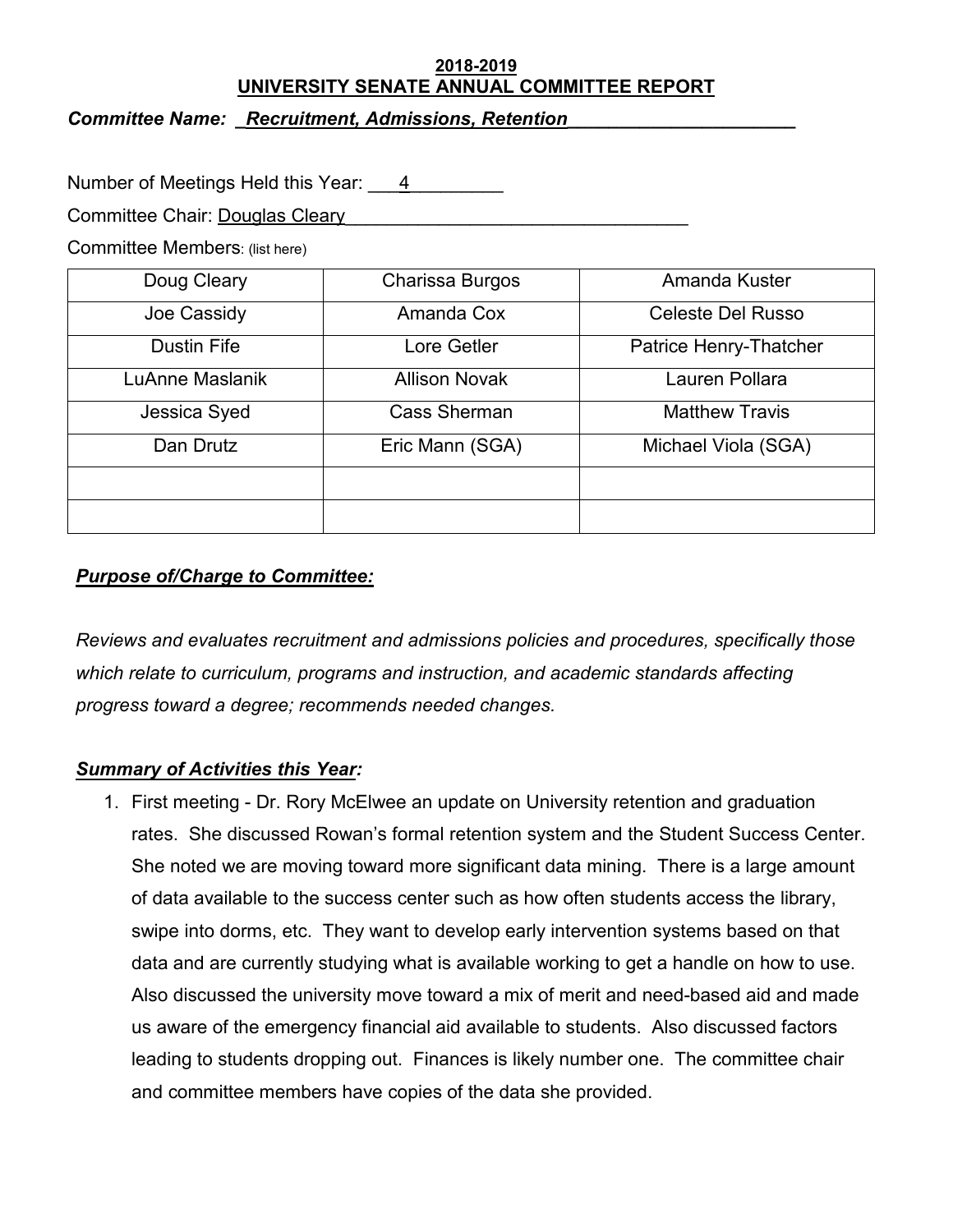- 2. Second meeting Dr. Soumitra Ghosh, Assistant VP of Student Recruitment was guest. The committee discussed the low yield numbers the university is experiencing with academically prepared female students compared to similar male students. Deeper analysis of the data was discussed and meeting minutes are available from the committee chair. There was discussion of the need to better market our student outcomes to attract these students because we do not have the financial aid to compete with private schools for these students. There was discussion of the efforts going on to brand Rowan for recruiting purposes. Financial aid was also discussed and noted that the university is slowly shifting from an SAT to a GPA based process for accepting students. Institutional aid needs to be repositioned with money moving from merit based to need based. Merit aid is usually reflective of SAT scores which are reflective of socioeconomic status. If we want a more diverse student body we need more need based aid. There is also a large split in how aid is distributed. Currently about \$6 million goes to 2684 freshman admits. We have about the same number of transfers arriving each year with only \$350,000 of aid going to a group about the same size. The meeting minutes have a lot of additional good information and are available from the committee chair.
- 3. Third meeting Luci Nurkowski, Associate Director, Transfer Admissions was the guest. The previous meetings made it clear that transfer students will be key to maintaining enrollment on campus. She described the processes Rowan uses to attract transfer students and the recruitment resources available. She noted the importance of the program guides at NJtransfer.org which are used to guide transfer students in course selection related to the degree they later wish to pursue at Rowan. Meeting minutes can be obtained from the committee chair.
- 4. Fourth meeting (occurring after deadline for this report). The guest will be Mayra Arroyo – Coordinator of University Transfer Services. She will discuss the services available to the transfer students once they become Rowan students. This meeting is focused on the transfer student experience and retention of the transfer students.